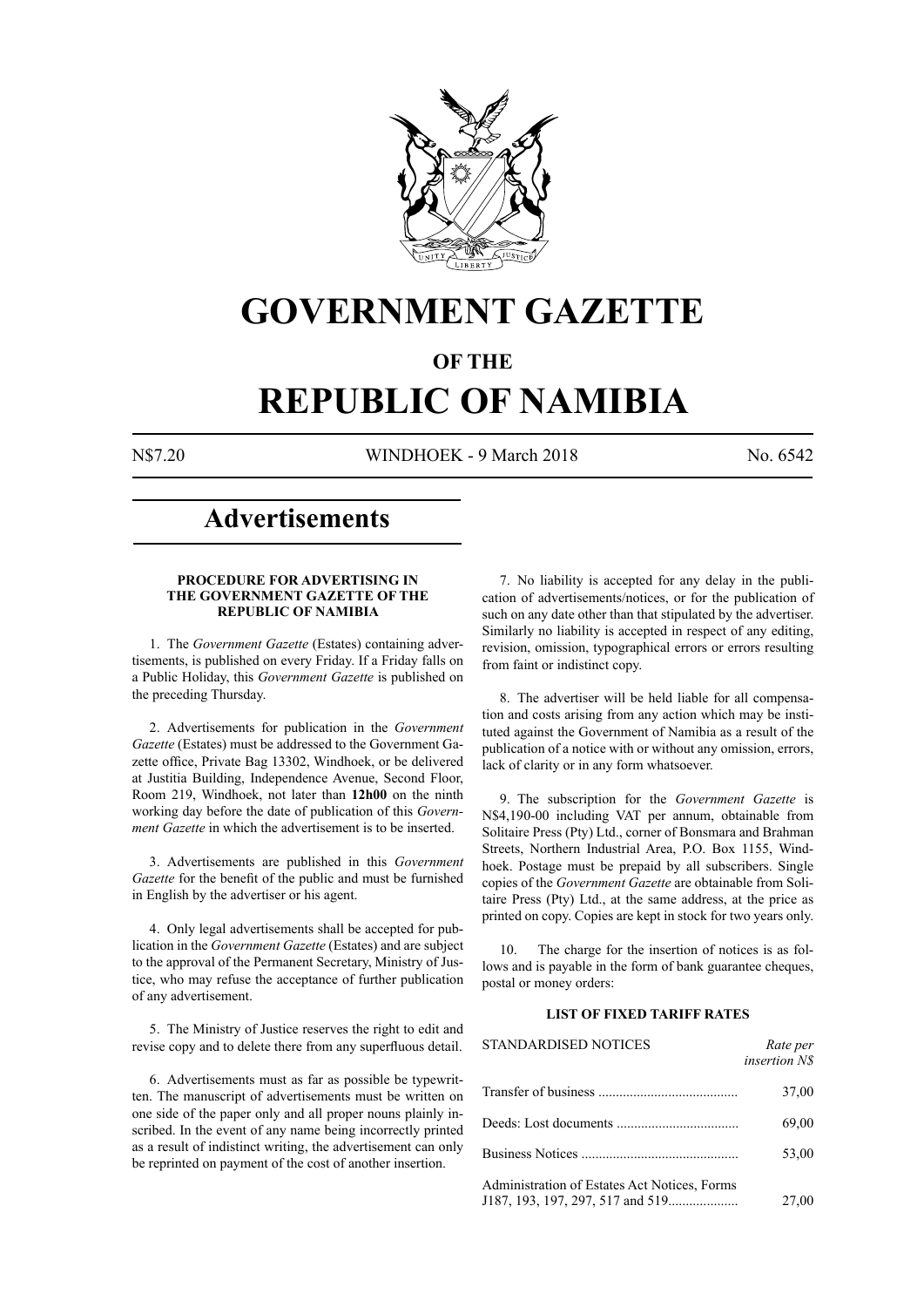| Insolvency Act and Companies Act Notices:                                                                                                                                                               | 48,00  |
|---------------------------------------------------------------------------------------------------------------------------------------------------------------------------------------------------------|--------|
| N.B. Forms 2 and 6 additional statements according<br>to word count table, added to the basic tariff.                                                                                                   | 333,00 |
| Naturalisation notices (including a reprint for the                                                                                                                                                     | 27,00  |
| Unclaimed moneys - only in the <i>Government</i><br>Gazette, closing date 15 January (per entry of                                                                                                      | 13,00  |
|                                                                                                                                                                                                         | 53,00  |
|                                                                                                                                                                                                         | 27,00  |
| NON-STANDARDISED NOTICES                                                                                                                                                                                |        |
| Company notices:                                                                                                                                                                                        |        |
| Short notices: Meetings, resolutions, offers of<br>compromise, conversions of companies, voluntary<br>windings-up, etc.: closing of members' registers<br>for transfer and/or declarations of dividends | 120,00 |
| Declaration of dividends with profit statements,                                                                                                                                                        | 267,00 |
| Long notices: Transfers, changes in respect of<br>shares or capital, redemptions, resolutions,                                                                                                          | 373,00 |
|                                                                                                                                                                                                         | 120,50 |

# **FORM J 187**

# **LIQUIDATION AND DISTRIBUTION ACCOUNTS IN DECEASED ESTATES LYING FOR INSPECTION**

In terms of section 35(5) of Act 66 of 1965, notice is hereby given that copies of the liquidation and distribution accounts (first and final, unless otherwise stated) in the estates specified below will be open for the inspection of all persons interested therein for a period of 21 days (or shorter or longer if specially stated) from the date specified or from the date of publication hereof, whichever may be the later, and at the offices of the Master and Magistrate as stated.

Should no objection thereto be lodged with the Master concerned during the specified period, the executor will proceed to make payments in accordance with the accounts.

512/2016 JANSEN Martha Maria Luise, 5008- 1200498, Okahandja. Okahandja. Windhoek. Bank Windhoek Limited, Trust Department, P.O. Box 15, Windhoek.

1266/2017 SHUMBA Sam Immanuel, 63022500726, Windhoek. Windhoek. Windhoek. FNB Trust Services Namibia (Pty) Ltd, P.O. Box 448, Windhoek, Namibia.

402/2016 UUPINDI Absalom Kathingo, 470611- 00729, Ondelishana Ongandjera, Omusati. Windhoek. Windhoek. FNB Trust Services Namibia (Pty) Ltd, P.O. Box 448, Windhoek, Namibia.

1937/2016 GARISEB Stoffel David, 630402090- 0181, Windhoek. Elfrieda Garises, 64061300105. Windhoek. Windhoek. FNB Trust Services Namibia (Pty) Ltd, P.O. Box 448, Windhoek, Namibia.

| Liquidators' and other appointees' notices                    | 80,00                     |
|---------------------------------------------------------------|---------------------------|
| Gambling house licences/Liquor licences                       | 120,00                    |
| SALES IN EXECUTION AND OTHER PUBLIC SALES:                    |                           |
|                                                               | 207,00                    |
| Public auctions, sales, tenders and welfare<br>organisations: | 69,00<br>171,00<br>253,00 |
| ORDERS OF THE COURT                                           |                           |

| Provisional and final liquidations or                  |        |
|--------------------------------------------------------|--------|
|                                                        | 157,00 |
| Reduction of change in capital mergers, offers         |        |
|                                                        | 373,00 |
| Judicial managements, <i>curator bonis</i> and similar |        |
|                                                        | 373,00 |
|                                                        | 48,00  |
| Supersession and discharge of petitions (J.158)        | 40,00  |

11. The charge for the insertion of advertisements other than the notices mentioned in paragraph 10 is at the rate of N\$13,00 per cm double column. (Fractions of a cm must be calculated as a cm).

12. No advertisements shall be inserted unless the charge is prepaid. Cheques, drafts, postal or money orders must be made payable to the Ministry of Justice, Private Bag 13302, Windhoek.

1426/2017 DU PLESSIS Hendrika Christina, Windhoek, 17 June 1932, 32061700373, Keetmanshoop, 26 August 2017. F.M. Oehl Trust cc, P.O. Box 90290, Windhoek, Namibia.

1780/2017 IZAAKS Jan Donald, 39012200164, Rehoboth. Eva Jacoba Izaaks, 44101600279. Rehoboth. Windhoek. F.M. Oehl Trust cc, P.O. Box 90290, Windhoek.

1146/2017 IZAKS Jim, 2608265076081, Kakamas, South Africa. Eva Izaks, 3012050350083. Windhoek. Fisher, Quarmby & Pfeifer, P.O. Box 37, Windhoek.

1100/2017 IZAKS Eva, 3012050350083, Riemvasmaak, South Africa. Windhoek. Fisher, Quarmby & Pfeifer, P.O. Box 37, Windhoek.

2083/2016 HIVELUAH Ulitala, 54112500343, 18 Amasoniet Street, Eros, Windhoek. Windhoek. Fisher, Quarmby & Pfeifer, P.O. Box 37, Windhoek.

889/2017 PACK Ernst Günther, 31102100048, P.O. Box 22409, Windhoek. Windhoek. Engling, Stritter & Partners, P.O. Box 43, Windhoek.

1650/2017 GROBLER Louwrens Andre, 4407- 1600381, Windhoek, 7 October 2017. Aletta Grobler, 50061- 200077. Windhoek. Standard Executors & Trustees, P.O. Box 2164, Windhoek, Namibia.

606/2014 HARMSE Daniel Jacobus, 510315- 0100488, Grootfontein, 4 April 2014. Windhoek. Grootfontein. Standard Executors & Trustees, P.O. Box 2164, Windhoek, Namibia.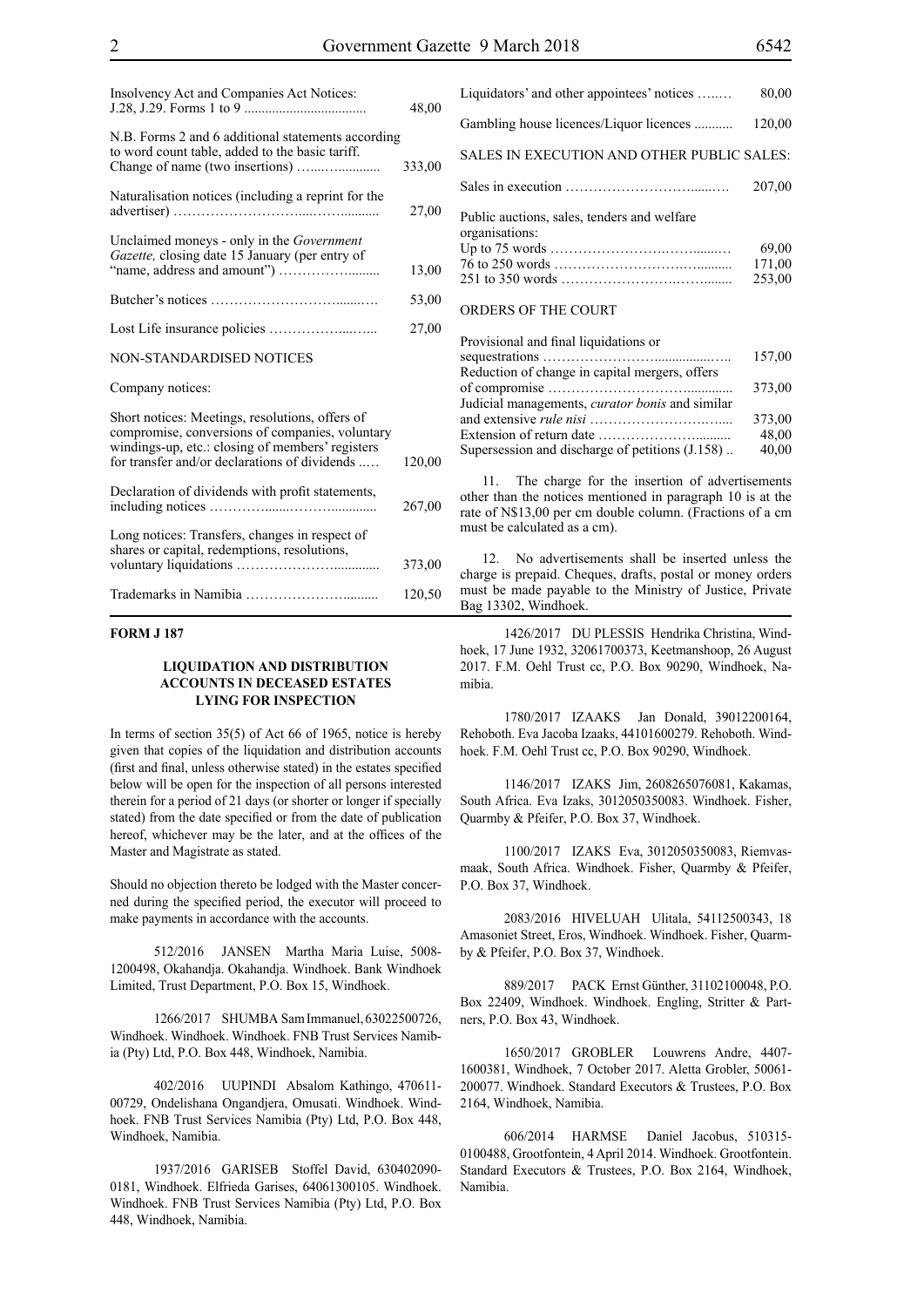1387/2017 BANKIE Forster Bankie, 46010102944, Windhoek, 1 August 2017. Windhoek. Standard Executors & Trustees, P.O. Box 2164, Windhoek, Namibia.

1736/2016 MWASHEKELE Mercy Naapodje, 84082210296, Keetmanshoop, Karas Region. Keetmanshoop. Windhoek. Sisa Namandje & Co. Inc., No. 11 Robert Mugabe Street, Windhoek.

1565/2015 GIDEON Monika, 28080400032, Omusati Region. Oshakati. Windhoek. Sisa Namandje & Co. Inc., No. 11 Robert Mugabe Street, Windhoek.

289/2017 ASHIYANA Beatus, 69121210470, Oshakati. Windhoek. Oshakati. P.D. Theron & Associates, P.O. Box 25077, Windhoek, Namibia.

856/2017 BAAS Wilhelm Briedrich Max Albert, 26052900059, No. 7 Rössing Street, Kramersdorf, Swakopmund. Swakopmund. Windhoek. Pointbreak Trust and Estates (Pty) Ltd, P.O. Box 156, Windhoek.

1314/2017 BESTER Cornelius Johannes, 350107- 00107, Ons Tuiste Retirement Home, Keetmanshoop, Namibia. Keetmanshoop. Windhoek. Old Mutual Trust, P.O. Box 165, Windhoek.

1371/2017 SMITH Jacobus Johannes Smith, 30052200086, No. 21 Twentieth Avenue, Keetmanshoop, Namibia. Keetmanshoop. Windhoek. Old Mutual Trust, P.O. Box 165, Windhoek.

1487/2017 THERON Anna-Marie, 54042300146, Erf 4145, 5th Road, Walvis Bay. Walvis Bay. Windhoek. Malherbe Associates Inc, P.O. Box 985, Walvis Bay.

980/2017 WEBER Maria, 3007040100107, 25 Hegel Street, Academia, Windhoek. Windhoek. Windhoek. J.C. van Wyk Attorney, 18 Love Street, P.O. Box 3273, Windhoek.

845/2017 NGHIWANWA NghishiikoNghishiiko, 43011010102, Oshindobe Village, Ohangwena. Eenhana. Windhoek. Lakay & Associates Trust, No. 23 NDC Regional Office Complex, Leo Shoopala Street, P.O. Box 2090, Oshakati, Namibia.

554/2015 MUCHAKA Kevin Shingirai, BN81- 4359, No. 20 Lajuna Court, Pioneers Park, Windhoek. Supplementary. Windhoek. Lakay & Associates Trust, No. 23 NDC Regional Office Complex, Leo Shoopala Street, P.O. Box 2090, Oshakati, Namibia.

1577/2016 TITUS Mavis Yolanda, 62070200612, Johan Albrecht Street, Windhoek West, Windhoek. Windhoek. Windhoek. Lakay & Associates Trust, No. 23 NDC Regional Office Complex, Leo Shoopala Street, P.O. Box 2090, Oshakati, Namibia.

320/2015 FAUSTINUS Kanisius, 43011010102, Erf 444, Oshakati West, Oshakati. Amended. Oshakati. Windhoek. Lakay & Associates Trust, No. 23 NDC Regional Office Complex, Leo Shoopala Street, P.O. Box 2090, Oshakati, Namibia.

1802/2014 ANGULA Festus Shatimwene, 65081- 600911, Olambo Village, Ondangwa. Ondangwa. Windhoek. Lakay & Associates Trust, No. 23 NDC Regional Office Complex, Leo Shoopala Street, P.O. Box 2090, Oshakati, Namibia.

766/2017 HOFENI Aune, 44050300257, Onamulunga Village, Oniipa, Oshikoto. Ondangwa. Windhoek. Lakay & Associates Trust, No. 23 NDC Regional Office Complex, Leo Shoopala Street, P.O. Box 2090, Oshakati, Namibia.

1799/2017 LE ROUX Sara Marthina, 50021700389, No. 50 Aquinas Street, Academia, Windhoek. Johannes Bernardus le Roux, 48082200111. Windhoek. FNB Trust Services Namibia (Pty) Ltd, P.O. Box 448, Windhoek, Namibia.

1929/2016 KRUGER Wesley, 37011400265, No. 14 Atlantic Street, Henties Bay. Platinum Trust, P.O. Box 4630, Walvis Bay.

1897/2017 JOCHEN Leonard Mandred, Windhoek, 22 April 1942, 42042200034, Windhoek, 9 November 2017. F.M. Oehl Trust cc, P.O. Box 90290, Windhoek, Namibia.

1461/2017 GROBLER Maria Regina, Windhoek, 9 May 1943, 43050900113, Windhoek, 8 September 2017. Zacharias Christiaan Grobler, 17 July 1952, 52071700899. F.M. Oehl Trust cc, P.O. Box 90290, Windhoek, Namibia.

 $\frac{1}{2}$ 

# **FORM J 193**

#### **NOTICE TO CREDITORS IN DECEASED ESTATES**

All persons having claims against the estates mentioned below are hereby called upon to lodge their claims with the executors concerned, within 30 days (or otherwise as indicated) calculated from the date of publication hereof. The information is given in the following order: Estate number, surname and Christian names, date of birth, identity number, last address, date of death; surviving spouse's names, surname, date of birth and identity number; name and address of executor or authorised agent, period allowed for lodgement of claims if other than 30 days.

295/2018 BREDENHANN John Joseph Benson, Windhoek, 15 April 1950, 50041500342, Windhoek, 2 February 2018. Daline Bredenhann, 12 March 1953, 53031200217. F.M. Oehl Trust cc, P.O. Box 90290, Windhoek, Namibia.

288/2018 OLIVIER Rita Leonie, Windhoek, 23 April 1959, 59042300132, Windhoek, 21 October 2017. Karl Charl Olivier, 19 January 1961, 61011900297. F.M. Oehl Trust cc, P.O. Box 90290, Windhoek.

2006/2017 VAN WYK Sophia Christina, Windhoek, 27 October 1943, 43102710018, Farm Kanagas, Rehoboth District, Hardap Region, 17 January 2003. Abraham van Wyk, 39060300238. Harmony Capital Investments (Pty) Ltd, P.O. Box 6507, Ausspannplatz, Windhoek.

214/2018 AHRENDT Hellmuth Rainer, Windhoek, 24 January 1944, 44012400177, Windhoek, 23 December 2017. Martha S.L. Dobberstein, P.O. Box 5924, Ausspannplatz, Windhoek, Namibia.

294/2018 LANGFORD Johannes Jacob, Windhoek, 21 August 1951, 51082100099, Windhoek, 6 February 2018. F.M. Oehl Trust cc, P.O. Box 90290, Windhoek, Namibia.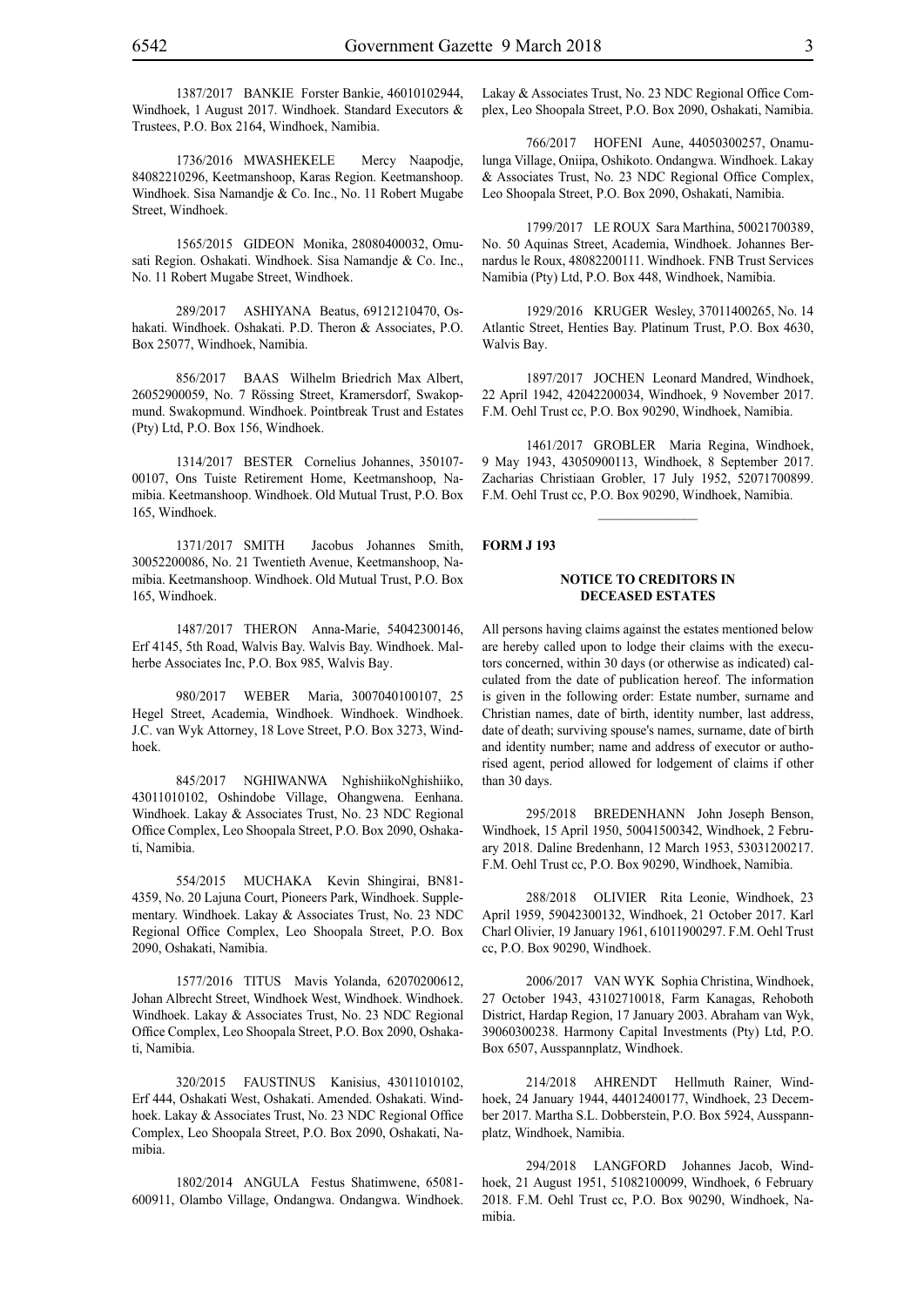284/2018 LE GRANGE David Benjamin, Windhoek, 13 February 1945, 4502135019082, Plot 221, Noordoewer, 7 December 2017. Hester Janetta le Grange, 27 April 1950, 50042710022. FNB Trust Services Namibia (Pty) Ltd, P.O. Box 448, Windhoek, Namibia.

287/2018 DU PLESSIS Willem Adam, Windhoek, 31 May 1946, 46053100188, No. 61 Peter Meushihange Street, Walvis Bay, 18 December 2017. Sara S. du Plesses, 16 September 1949, 49091600772. FNB Trust Services Namibia (Pty) Ltd, P.O. Box 448, Windhoek, Namibia.

285/2018 COCKLIN Jacoba Wilhelmina, Windhoek, 9 April 1952, 52040900152, Erf 2238, Sapphire Street, Henties Bay, 12 February 2018. Thomas Cocklin, 15 October 1948, 48101500170. FNB Trust Services Namibia (Pty) Ltd, P.O. Box 448, Windhoek, Namibia.

259/2018 KANDJENGO Gabriel Nghiinomenua, Windhoek, 15 May 1931, 31051500109, Ongwediva, 17 January 2018. Lucia Kandjengo, 7 July 1951, 51070700266. FNB Trust Services Namibia (Pty) Ltd, P.O. Box 448, Windhoek, Namibia.

241/2018 JOSEPH Daniel Nambuli, Windhoek, 6 April 1959, 59040601038, Omafo, Ohangwena Region, 23 December 2017. FNB Trust Services Namibia (Pty) Ltd, P.O. Box 448, Windhoek, Namibia.

194/2018 NANYENI-NYAU Anna Selma, Windhoek, 14 May 1966, 66051400745, Erf No. 4780, Ongwediva, 14 October 2017. FNB Trust Services Namibia (Pty) Ltd, P.O. Box 448, Windhoek, Namibia.

258/2018 PFAFFEROTT Irmgard, Windhoek, 13 September 1928, 28091300026, No. 40 Heben Street, Ludwigsdorf, Windhoek, 24 April 2017. FNB Trust Services Namibia (Pty) Ltd, P.O. Box 448, Windhoek, Namibia.

255/2018 DE ALMEIDA Maria Celeste, Windhoek, 31 December 1938, 38123100086, 50 Von Bodenhausen Street, Pionierspark, 22 May 2017. Fisher, Quarmby & Pfeifer, P.O. Box 37, Windhoek.

248/2018 KARSTEN Shirley Isobel, Windhoek, 20 July 1940, 40072000430, Walvis Bay, 20 August 2017. Bank Windhoek Ltd, P.O. Box 15, Windhoek.

1671/2017 DEEGE Eduard Willem Frederik, Windhoek, 12 December 1936, No. 3 Löwen Hof, Strand Street, Swakopmund, 13 February 2017. Kinghorn Associates, P.O. Box 1455, Swakopmund.

1251/2016 AMBUGA Job, Windhoek, 1 January 1961, Swakopmund. Erongo Region. Loide Mofuka. Tipara Estates, 2nd Floor, Maerua Mall Tower, Jan Jonker Road, P.O. Box 25869, Windhoek.

1877/2017 IITHETE Lahya, Windhoek, 4701181- 100328, Erf 8275, Dassie Street, Grysblok, Windhoek, Namibia, 9 June 2017. Muluti & Partners, Erf 1133, 8 Brandberg Street, Eros, P.O. Box 98380, Windhoek.

1683/2017 BUMAI Makole Brideness, Windhoek, 70081600747, Erf 1760, Lyambai location, Katima Mulilo, Namibia, 29 August 2016. Muluti & Partners, Erf 1133, 8 Brandberg Street, Eros, P.O. Box 98380, Windhoek.

1081/2017 JONATANA Gepat, Windhoek, 10 October 1962, 62101000075, Ongwediva, 22 May 2017. P.D. Theron & Associates, P.O. Box 25077, Windhoek, Namibia.

1753/2017 MYBURGH Petrus Daniel du Toit, Windhoek, 14 July 1946, 46071400422, Farm Kmeeldoorn No. 12, Grootfontein District, Namibia, 18 October 2017. Maryna Elizabeth Myburgh, 11 February 1952, 452021100375. F.A. Pretorius & Co., P.O. Box 31, Tsumeb.

2007/2017 UINUSES Julia, Windhoek, 24 July 1967, 670724000095, Erf 1835, Charmaine Street, Extention No. 3, Khomasdal, Windhoek, 9 December 2017. Isaacks & Associates Inc., P.O. Box 23317, Windhoek.

252/2018 AHRENS Wilhelm Bernhardt Adolf, Windhoek, 21 March 1935, 35032100048, Swakopmund, 27 November 2017. F.M. Oehl Trust cc, P.O. Box 90290, Windhoek.

1217/2017 KHEIBES Angela Emma, Windhoek, 18 March 1978, 78031800045, Erf 985, Virgo Street, Dorado Park, 29 April 2017. Stanley Jackey Kheibeb, 18 September 1973, 73091800172. Metcalfe Attorneys Windhoek, Erastus Shapumba Towers, 3rd Floor, Guthenberg Street, Ausspannplatz, Windhoek.

178/2018 WIEBUSCH Wilhelmine Margarete, Windhoek, 21 June 1933, 33062100079, Oude Rust Old Age Home, Windhoek, P.O. Box 24425, Windhoek, 25 January 2018. Engling, Stritter & Partners, P.O. Box 43, Windhoek.

1898/2017 HATTERSCHEIDT Karin Alice, Windhoek, 26 December 1929, St Johannis Gardens C12, 155 Frans Conradie Drive, Parow, Cape Town, South Africa, 11 July 2016. Engling, Stritter & Partners, P.O. Box 43, Windhoek.

465/2017 GORASEB Moses, Windhoek, 11 June 1927, 27061100117, Erf 683, Orwetoweni, Extention 2, Otjiwarongo, 7 June 2006. Van der Merwe-Greeff Andima Inc., 28 Church Street, P.O. Box 2356, Windhoek.

1339/2017 NANGOLO Kephas, Windhoek, 8 August 1953, 53080801547, Erf No. 4779, Katutura, Windhoek, 9 August 2017. Lakay & Associates Trust, No. 23 NDC Regional Office Complex, Leo Shoopala Street, P.O. Box 2090, Oshakati, Namibia.

411/2017 MUYOBA Dorothy, Windhoek, 16 September 1961, 6109160400644, Erf No. 321, Attalia Street, Elisen Heim, Windhoek, 25 December 1999. Lakay & Associates Trust, No. 23 NDC Regional Office Complex, Leo Shoopala Street, P.O. Box 2090, Oshakati, Namibia.

1956/2017 NAHOLO Abednego Kaudife, 25 August 1944, 44082500421, Ondobe Village, Ohangwena, 22 May 2017. Lakay & Associates Trust, No. 23 NDC Regional Office Complex, Leo Shoopala Street, P.O. Box 2090, Oshakati, Namibia.

2031/2017 HAITANA Ruben Nghilifavali, Windhoek, 2 February 1968, 68020202455, Onamupanda Village, Onamutai, Ongwediva, 27 September 2017. Lakay & Associates Trust, No. 23 NDC Regional Office Complex, Leo Shoopala Street, P.O. Box 2090, Oshakati, Namibia.

201/2016 KUHLMANN Romano, Windhoek, 26 March 1988, 88032600191, Erf 1434, Katutura, Windhoek, 6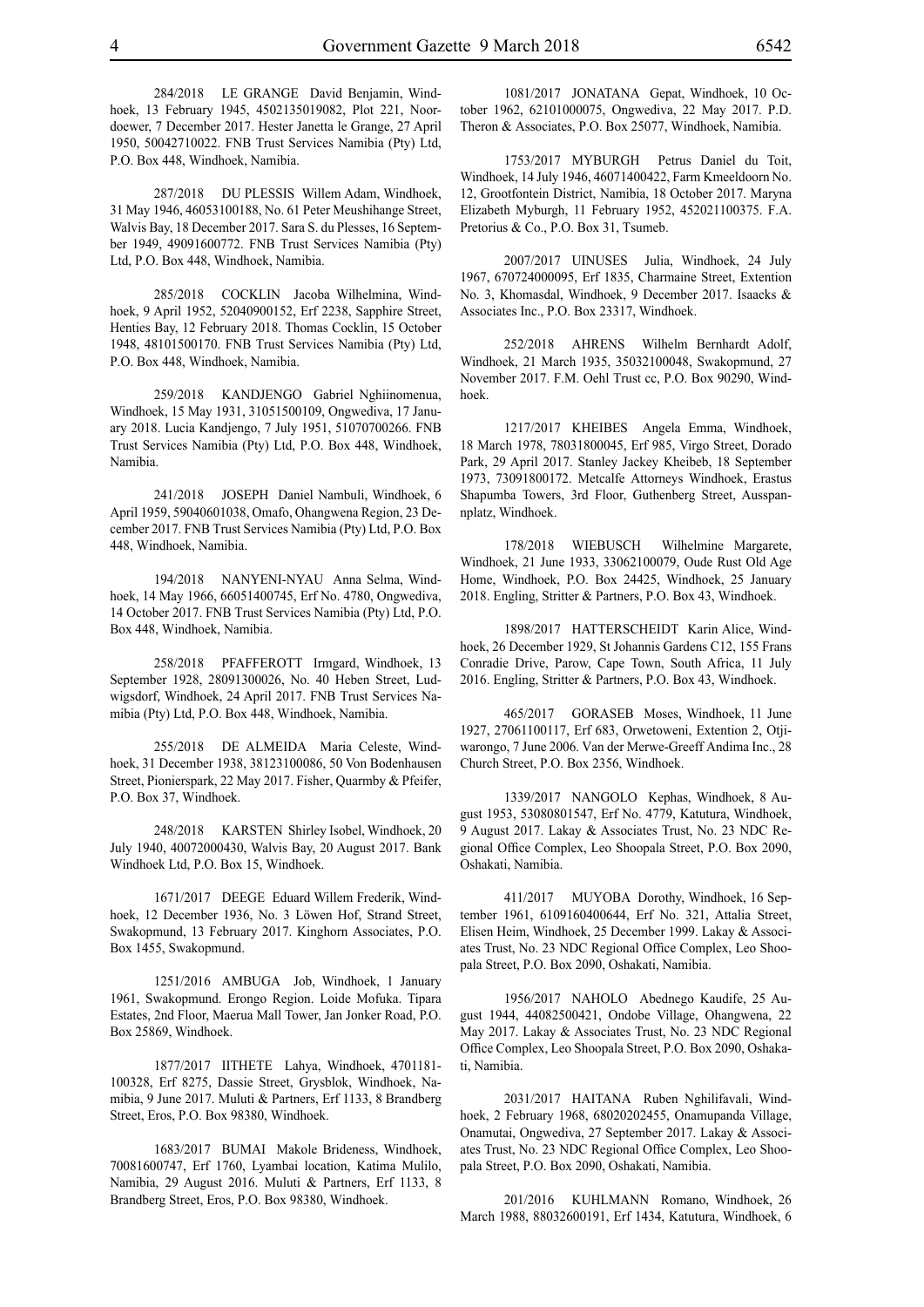February 2016. Lakay & Associates Trust, No. 23 NDC Regional Office Complex, Leo Shoopala Street, P.O. Box 2090, Oshakati, Namibia.

242/2018 SIMON Manase Nghipunya, Windhoek, 3 February 1962, 62020301652, Oshivelo, Oshikoto Region, 4 February 2014. Lakay & Associates Trust, No. 23 NDC Regional Office Complex, Leo Shoopala Street, P.O. Box 2090, Oshakati, Namibia.

243/2018 HIPONDOKA Jeremia, Windhoek, 11 April 1956, 56041100013, Oneheke Village, Okalongo, 11 November 2016. Lakay & Associates Trust, No. 23 NDC Regional Office Complex, Leo Shoopala Street, P.O. Box 2090, Oshakati, Namibia.

244/2018 NGHIFINDAKA Rosalia, Windhoek, 1 December 1938, 38120100271, Okongo Village, Okongo, 29 July 2017. Lakay & Associates Trust, No. 23 NDC Regional Office Complex, Leo Shoopala Street, P.O. Box 2090, Oshakati, Namibia.

328/2018 PHILEMON Paulus, Windhoek, 20 April 1945, 45042000380, Oluhwa No. 1 Village, Okaku, 29 January 2018. Lakay & Associates Trust, No. 23 NDC Regional Office Complex, Leo Shoopala Street, P.O. Box 2090, Oshakati, Namibia.

169/2018 EKANDJO Sacharias Thegeni, 14 May 1961, 61051400481, Erf No. 945, Ekuku Location, Oshakati, 4 January 2018. Lakay & Associates Trust, No. 23 NDC Regional Office Complex, Leo Shoopala Street, P.O. Box 2090, Oshakati, Namibia.

75/2018 SAKARIA Selma, Windhoek, 12 December 1946, 46121200707, Iihanguti Village, Elim, Oshikuku, 27 December 2017. Lakay & Associates Trust, No. 23 NDC Regional Office Complex, Leo Shoopala Street, P.O. Box 2090, Oshakati, Namibia.

77/2018 AMBATA Vistolina Ndapewa, Windhoek, 5 January 1967, 67010500231, Onuumba Village, Etayi-Oshikuku, 14 December 2017. Lakay & Associates Trust, No. 23 NDC Regional Office Complex, Leo Shoopala Street, P.O. Box 2090, Oshakati, Namibia.

139/2018 MICHAEL Tobias Shilunga, Windhoek, 4 February 1946, 46020400220, Ekulo Village, Omuthyia, Oshikoto Region, 25 November 2017. Lakay & Associates Trust, No. 23 NDC Regional Office Complex, Leo Shoopala Street, P.O. Box 2090, Oshakati, Namibia.

1443/2018 NGUATJIYA Nikanor, Windhoek, 26 April 1946, 46042600060, Erf No. 168, Okuryangava, Windhoek, 28 August 2016. Lakay & Associates Trust, No. 23 NDC Regional Office Complex, Leo Shoopala Street, P.O. Box 2090, Oshakati, Namibia.

141/2018 NANGOLO Monika, Windhoek, 10 May 1976, 76051010114, Oshaala Village, Uukolonkadhi, Onesi, 10 December 2017. Lakay & Associates Trust, No. 23 NDC Regional Office Complex, Leo Shoopala Street, P.O. Box 2090, Oshakati, Namibia.

67/2018 NGHITULA Matty Letu Naliuye, Windhoek, 18 July 1989, 89071800083, Erf No. 1172, Oshakati East, 25 November 2017. Lakay & Associates Trust, No. 23

NDC Regional Office Complex, Leo Shoopala Street, P.O. Box 2090, Oshakati, Namibia.

837/2018 IIPINGE Teofilia, Windhoek, 7 May 1965, 65050700485, Ekamba Village, Oshakati, 12 August 2016. Lakay & Associates Trust, No. 23 NDC Regional Office Complex, Leo Shoopala Street, P.O. Box 2090, Oshakati, Namibia.

160/2018 WILBARD Gabriel, Windhoek, 1 January 1966, 660101110007, Erf 1846, Omuryangava Street, Okuryangava, 17 November 2017. Lakay & Associates Trust, No. 23 NDC Regional Office Complex, Leo Shoopala Street, P.O. Box 2090, Oshakati, Namibia.

1564/2017 HANGULA Johanna Tuyenikelao, Windhoek, 16 April 1969, 69041600906, Engava Village, Oshikango, Eenhana, 24 July 2017. Lakay & Associates Trust, No. 23 NDC Regional Office Complex, Leo Shoopala Street, P.O. Box 2090, Oshakati, Namibia.

2032/2017 DANIEL Frans, Windhoek, 1 January 1967, 67010102503, Eembo Village, Oshikango, 12 March 2013. Lakay & Associates Trust, No. 23 NDC Regional Office Complex, Leo Shoopala Street, P.O. Box 2090, Oshakati, Namibia.

1437/2017 ERASMUS Abed, Windhoek, 5 May 1958, 58050500098, Omupopola Village, Ogongo, 17 December 2016. Lakay & Associates Trust, No. 23 NDC Regional Office Complex, Leo Shoopala Street, P.O. Box 2090, Oshakati, Namibia.

329/2018 TOMAS Daniel, Windhoek, 20 September 1949, 49092000019, Owliiwi Village, Othika, Oshakati, 11 January 2018. Lakay & Associates Trust, No. 23 NDC Regional Office Complex, Leo Shoopala Street, P.O. Box 2090, Oshakati, Namibia.

140/2018 DANIEL Aron, Windhoek, 1 January 1957, 57010110026, Ontanga Village, Othika, Oshakati, 9 January 2018. Lakay & Associates Trust, No. 23 NDC Regional Office Complex, Leo Shoopala Street, P.O. Box 2090, Oshakati, Namibia.

281/2018 SHALULILE Iita, Windhoek, 15 April 1944, 44041500478, Eemwandi Village, Uukwaludhi, 3 December 2017. Lakay & Associates Trust, No. 23 NDC Regional Office Complex, Leo Shoopala Street, P.O. Box 2090, Oshakati, Namibia.

1955/2017 NAMWANDI Lazarus Ipinge, Windhoek, 4 April 1953, 53040401785, Erf No. 2675, Hanover, Ongwediva, 21 August 2017. Lakay & Associates Trust, No. 23 NDC Regional Office Complex, Leo Shoopala Street, P.O. Box 2090, Oshakati, Namibia.

256/2018 KATAMILA Rosalia, Windhoek, 7 January 1945, 45010700425, Erf 543, Paul Mogagabe, Katutura, Windhoek, 24 January 2018. FNB Trust Services Namibia (Pty) Ltd, P.O. Box 448, Windhoek, Namibia.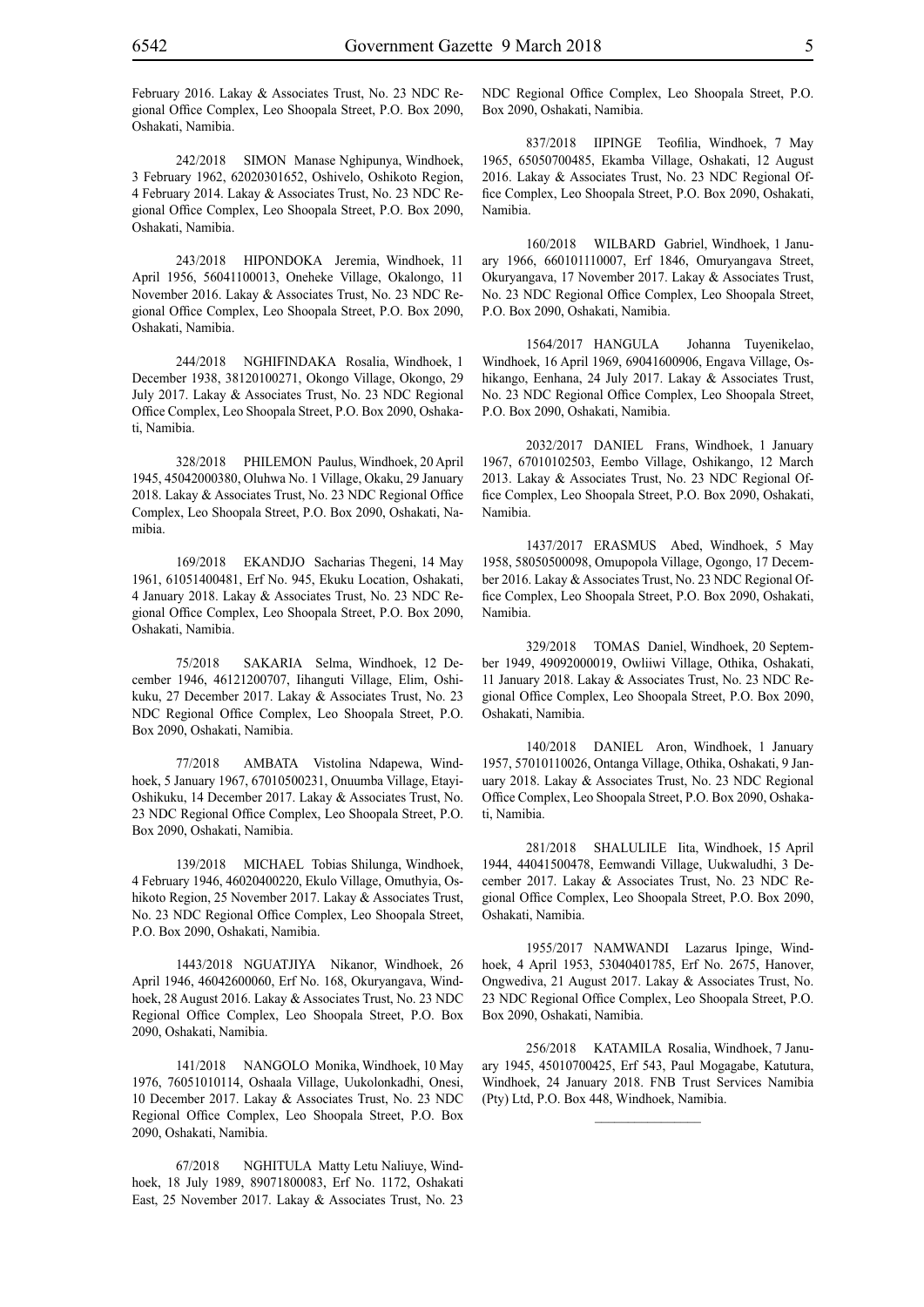# **FORM J28**

#### **ESTATES OR COMPANIES SEQUESTRATED OR WOUND UP PROVISIONALLY**

Persuant to section 17(4) of the Insolvency Act 1936, section 356(1) of the Companies Act 1973 (read with section 66(1) of the Close Corporation Act No. 26 of 1988), notice is hereby given by the Master of the High Court, Namibia, that estates or companies/close corporations mentioned below have been sequestrated or wound up provisionally by order of the said Court.

W1/18 **Wago Investments cc.** Date upon which order made: 26 January 2018. Upon the application of: Wago Investments cc.

 $\frac{1}{2}$ 

#### **FORM J29**

# **FIRST MEETING OF CREDITORS, CONTRIBUTORIES MEMBERS OF DEBENTURE HOLDERS OF SEQUESTRATED ESTATES, COMPANIES BEING WOUND UP OR PLACED UNDER JUDICIAL MANAGEMENT**

The estates and companies mentioned below having been placed under sequestration, being wound up or having been placed under provisional judicial management by order of the High Court of Namibia, the Master of the High Court hereby gives notice pursuant to section 17(4) and 40(1) of the Insolvency Act, 1973, and sections 361(1), 370(1) and 435 of the Companies Act, 2004, that a first meeting of creditors, contributories, members or debenture holders of the said estates or companies will be held on the dates and at the times and places mentioned below, for proof of claims against the estates or companies, the election of trustees, liquidators or judicial managers or provisional judicial managers or for the purposes referred to in section 370 or 437 of Act No. 28 of 2004, as the case may be.

Meetings in a district in which there is a Master's office, will be held before the Master, elsewhere they will be held before the Magistrate:

W20/13 **Global Conformity Services Namibia (Pty) Ltd.** Date upon which resolution was passed: 28 March 2012. Date, time and place of meeting: 28 March 2018, 10h00, at the Master of the High Court, 4th Floor, Frans Indongo Building, Windhoek.

 $\frac{1}{2}$ 

# **FORM 4**

# **LIQUIDATION ACCOUNTS AND PLANS OF DISTRIBUTION OR CONTRIBUTION IN SEQUESTRATED ESTATES OR COMPANIES BEING WOUND UP**

Pursuant to section 77 of the Co-operatives Act 1996 (as amended) notice is hereby given that the liquidation accounts and plans of distribution or contribution in the estates or companies/cooperatives mentioned below, will lie for inspection of creditors at the offices of the Registrar of Co-operatives, Luther Street, Windhoek and Investment Trust Company (Pty) Ltd .The particulars given are the following order: Name and description of estate/cooperative, description of account, place of account lying for inspection.

893/13 **Insolvent Estate late Bettina Venter**. First and Final Liquidation and Distribution Account. Office of the Master of the High Court, Windhoek for a period of 14 days as from 9 March 2018. I.R. McLaren, Executor, Bruni & McLaren, P.O. Box 11267, Klein Windhoek.

W7/13 **Super Print cc** (in liquidation). First and Final Liquidation and Distribution Account. Office of the Master of the High Court, Windhoek and Magistrate Swakopmund for a period of 14 days as from 9 March 2018. I.R. McLaren, Liquidator, Bruni & McLaren, P.O. Box 11267, Klein Windhoek.

# **IN THE MAGISTRATE'S COURT FOR THE DISTRICT OF WINDHOEK**

 $\frac{1}{2}$ 

#### **HELD AT WINDHOEK CASE NO: 2280 OF 2017**

In the matter between:

**BODY CORPORATE OF HORNBILL COURT** Execution Creditor

and

# **FIEDEL FRANK PURIZA** Execution Debtor

#### **NOTICE OF SALE IN EXECUTION**

IN EXECUTION of a Judgment granted by the above Honourable Court against the Execution Debtor on **6 July 2017**, the following property will be sold by public auction on **27 March 2018**, at **10H00** by the Messenger of the Court for the district of **Windhoek** in front of the Magistrate's Court, Mungunda Street, Katutura, Windhoek:

- (a) Section No. 1 as shown and more fully described on Section Plan No. 66/2011 in the development scheme known as Hornbill Court, in respect of the land and building or buildings, situate at Rocky Crest, in the Municipality of Windhoek, Registration Division "K", Khomas Region, of which the floor area, according to the said Sectional Plan, is 74 (Seventy Four) square metres in extent; and
- (b) An undivided share in the common property in the development scheme, apportioned to that Section in accordance with the participation quota as endorsed on that Sectional Plan.

HELD under Certificate of Registered Sectional Title No. 66/2011(1)(UNIT), dated 21 November 2011, with all fixed improvements thereon.

Alleged improvements: 3 x Bedrooms, Main bedroom -en suite, 1 x Guess bathroom, 1 x Kitchen, 1 x lounge

# **MAIN CONDITIONS OF SALE:**

- 1. The Sale is subject to the provisions of the Magistrate's Court Act 32 of 1944, as amended.
- 2. The property will be sold "voetstoots" according to the existing title deed.
- 3. One tenth of the purchase price will be payable immediately after the Sale in cash, the balance against transfer to be secured by a bank or building society guarantee.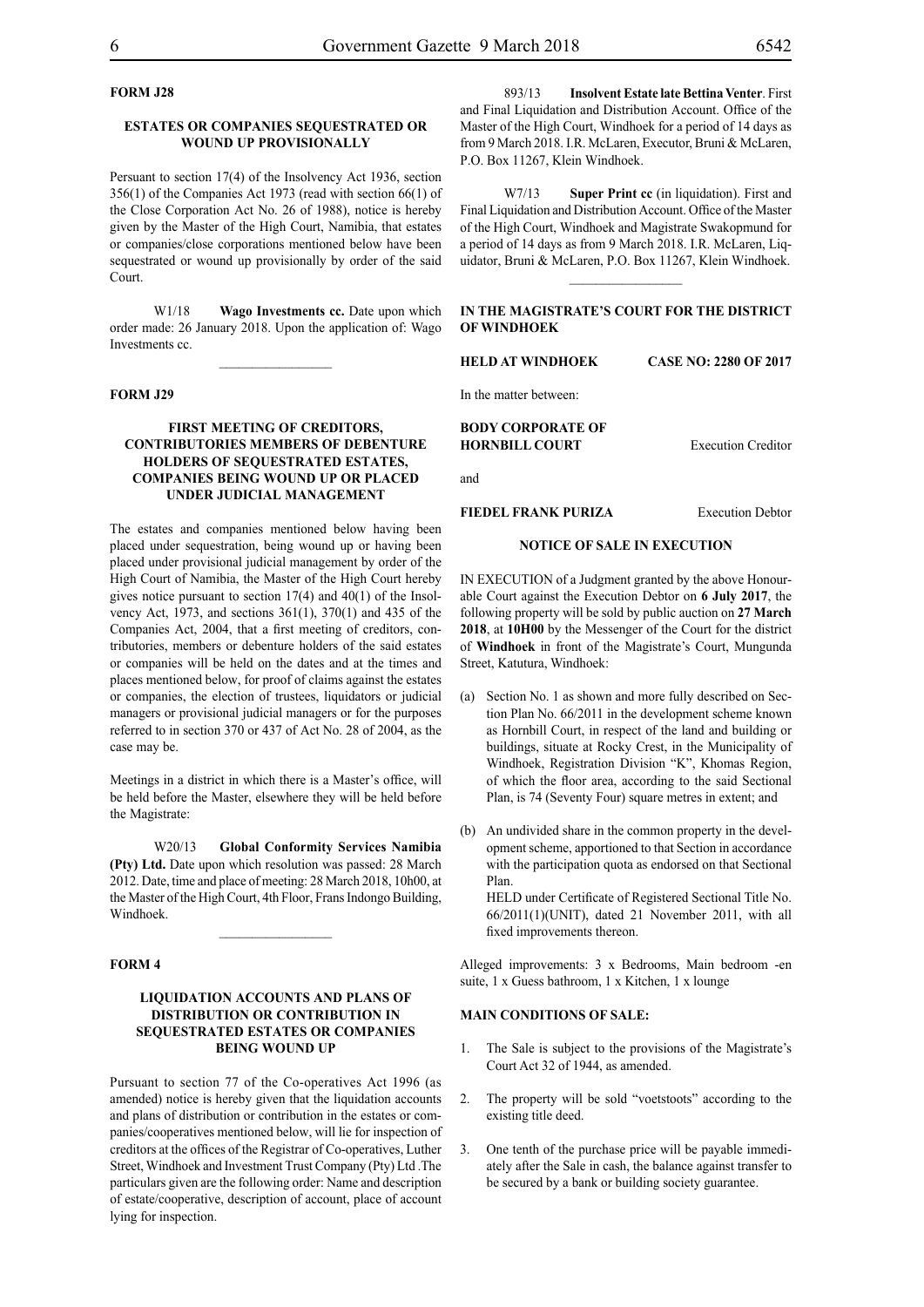- 
- 4. The complete conditions of Sale may be inspected at the office of the Messenger of the Court, Windhoek (Tel no: 248568) and at the Plaintiffs Attorneys' offices at the undermentioned address.
- 5. The sale will be in Namibian Dollars and no bid less than N\$1,00 (ONE NAMIBIAN DOLLAR) will he accepted.

DATED at WINDHOEK on 1 FEBRUARY 2018.

VAN DER MERWE-GREEFF ANDIMA INC. ATTORNEYS FOR Plaintiff / Execution Creditor 28 CHURCH STREET WINDHOEK

**IN THE HIGH COURT OF NAMIBIA**

**CASE No. I 3101/15**

In the matter between:

**FIRST NATIONAL BANK OF NAMIBIA LTD** Plaintiff

and

**ERWIN HANDURA** First Defendant **MARION DUNCAN** Second Defendant

# **NOTICE OF SALE IN EXECUTION OF IMMOVABLE PROPERTY**

Pursuant to a Judgment of the above Honourable Court granted on **5 November 2015**, the following immovable property will be sold without reserve and voetstoots by the Deputy Sheriff of the District of **Windhoek** on **27 March 2018** at **12h00** at ERF 7982 (A PORTION OF ERF 7969) NO. 123A, BACH STREET WINDHOEK.

| <b>CERTAIN:</b> | Erf No. 7982 (A Portion of Erf No.<br>7969) Windhoek           |
|-----------------|----------------------------------------------------------------|
| SITUATE:        | In the Municipality of Windhoek<br>(Registration Division "K") |
| MEASURING:      | 302 (three hundred and two) square me-<br>tres                 |

CONSISTING OF: 3 x Bedrooms, l x Bathroom and Toilet, l x Outside Room and Toilet, l x Garage

The "Conditions of Sale-in-Execution" will lie for inspection at the office of the Deputy Sheriff at WINDHOEK and at the Head Office of Plaintiff at WINDHOEK and Plaintiffs Attorneys, Fisher, Quarmby & Pfeifer, at the undermentioned address.

Dated at WINDHOEK this 1st day of FEBRUARY 2018.

 $\frac{1}{2}$ 

FISHER, QUARMBY & PFEIFER LEGAL PRACTITIONER FOR Plaintiff c/o Robert Mugabe & Thorer Streets entrance on Burg Street PO BOX 37 WINDHOEK

# **IN THE HIGH COURT OF NAMIBIA CASE NO: HC-MD-CIV-ACT-CON-2017/00383**

In the matter between:

# **BANK WINDHOEK LIMITED** Plaintiff

and

**ASS INVESTMENTS SIX CC** First Defendant **ANDRE BLAAUW** Second Defendant

#### **NOTICE OF SALE IN EXECUTION**

In execution of a Judgement of the above Honourable Court in the above action, a sale without reserve will be held by the Deputy Sheriff, **Keetmanshoop**, at the Magistrate's Court, Bethanie, on **16 March 2018**, at **11h00**, of the undermentioned property:

| <b>CERTAIN:</b>     | Portion 1 of the Farm Feldschuhhorn<br>Ost No 88                                                                                                                                                                                                                                                                                                               |
|---------------------|----------------------------------------------------------------------------------------------------------------------------------------------------------------------------------------------------------------------------------------------------------------------------------------------------------------------------------------------------------------|
| SITUATE:            | In the district of Karas Region<br>(Registration division "T")                                                                                                                                                                                                                                                                                                 |
| <b>MEASURING:</b>   | 6862,7944 (six eight six two comma<br>seven nine four four) hectares                                                                                                                                                                                                                                                                                           |
| <b>IMPROVEMENTS</b> | Farm consisting of: Three bedroom<br>dwelling with lounge, bathroom and<br>kitchen, 4 boreholes (depth 30m -50m)<br>$(2000 - 2500)$ liter per hour, 1 windmill,<br>3 pumps (solar panels -submercible<br>pumps), 3 reservoirs, 4 tanks $(4 \times 10)$<br>000 liter), 13 intercamps -stockproof -7<br>strands, 3 jackal proof blocks, 6 kraals,<br>2 pipelines |

TERMS 10% of the purchase price and the auctioneers' commission must be paid on the date of the sale. The further terms and conditions of the sale will be read prior to the auction and lie for inspection at the office of the Deputy Sheriff, Keetmanshoop and at the offices of the execution creditor's attorneys.

DATED at WINDHOEK this 31st day of JANUARY 2018.

DR WEDER K A TA & OVEKA INC Legal Practitioner for Plaintiff WKH HOUSE Jan Jonker Road WINDHOEK

## **IN THE HIGH COURT OF NAMIBIA MAIN LOCAL DI-VISION, WINDHOEK Case No. HC-MD-CIV-ACT-CON-2017/00945**

 $\frac{1}{2}$ 

In the matter between:

# **FIRST NATIONAL BANK OF NAMIBIA LIMITED** Plaintiff

and

**LUCAS NAMBALA HAMUNYELA** Defendant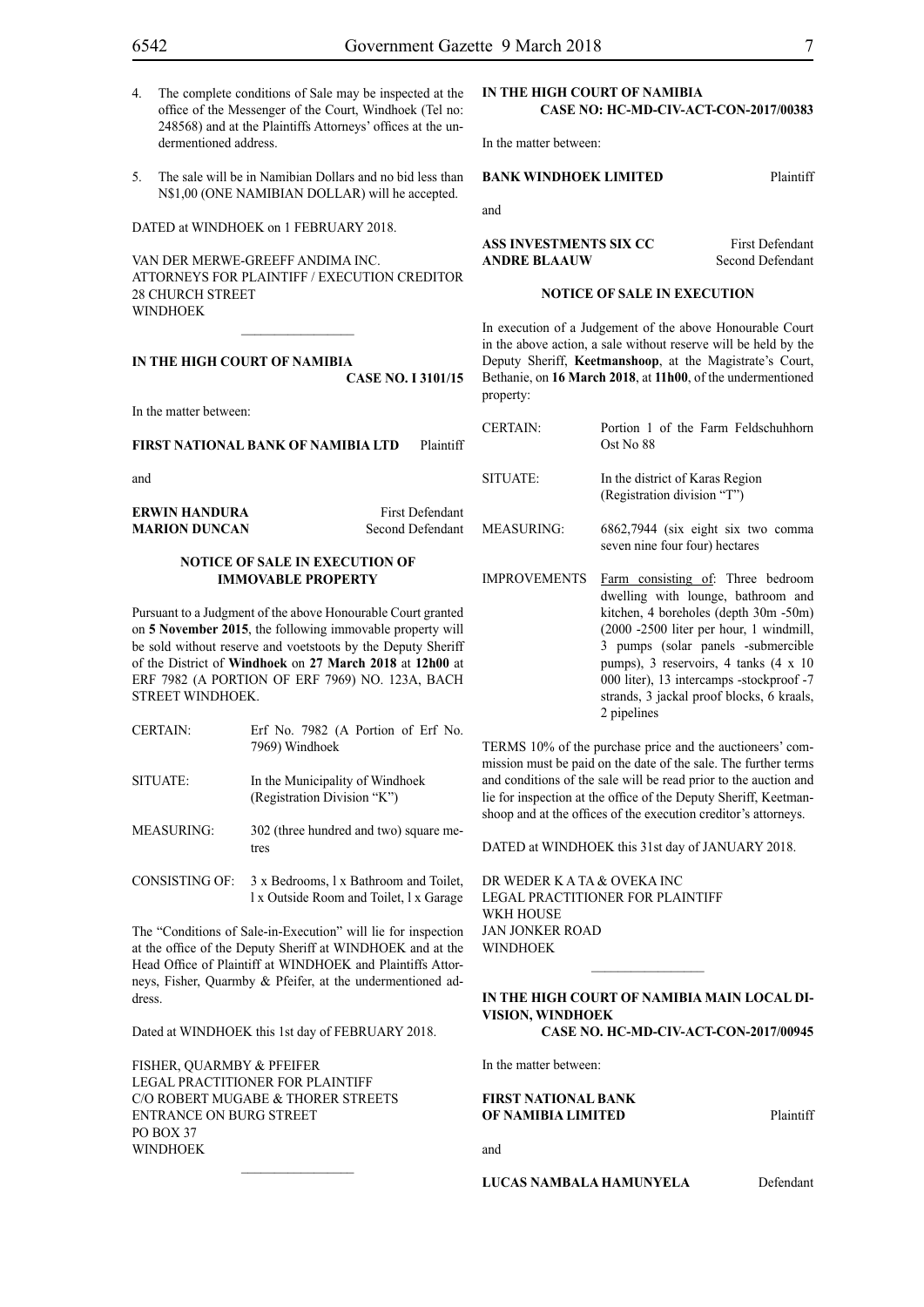# **NOTICE OF SALE IN EXECUTION**

In EXECUTION of a Judgment of the High Court of Namibia, given on **27 JULY 2017**, a Judicial Sale by PUBLIC AUC-TION will be held of and at the undermentioned immovable property on **22 MARCH 2018** at **12h00** in front of ERF 5478, EXT 16, KHOMASDAL, WINDHOEK of a:

| <b>CERTAIN:</b>     | Erf No. 5478, Khomasdal (Extension<br>No. 16                                    |
|---------------------|---------------------------------------------------------------------------------|
| SITUATE:            | In the Municipality of Windhoek<br>(Registration Division "K")<br>Khomas Region |
| <b>MEASURING:</b>   | 524 (five two four) square metres                                               |
| HELD BY:            | Deed of Transfer No. T 1179/2013                                                |
| SUBJECT:            | to all the conditions contained therenin                                        |
| <b>AND FURTHER:</b> | to Notarial Deed of Imposition of Con-<br>ditions as will more                  |
| <b>SUBJECT:</b>     | fully appear on Notarial Deed of Impo-<br>sition of conditions No. K 64/2013    |

The following improvements are on the property (although nothing in this respect is guaranteed):

1 x Lounge, 1 x Kitchen, 1 x Dressing room, 3 x Bedrooms, 2 x Bathrooms , 2 x Showers, 2 x Water Closet, 2 x Garages

The property will be sold by the Deputy Sheriff to the highest bidder subject to the conditions of sale.

The conditions of sale to be read out by the Deputy Sheriff, Windhoek, at the time of the sale and which conditions may be inspected prior to the sale at the offices of the Deputy Sheriff Windhoek, and at the offices of ENSafrica Namibia (incorporated as Lorentz Angula Inc.), Ground Floor, Unit 4, Ausspann Plaza, Dr. Agostinho Neto Road, Windhoek.

Dated at WINDHOEK on his 8th of FEBRUARY 2017.

Legal Practitioner for Plaintiff ENSafrica Namibia (incorporated as LorentzAngula Inc.) Ground Floor, Unit 4, Ausspann Plaza Dr. Agostinho Neto Street **WINDHOEK** 

#### **IN THE HIGH COURT OF NAMIBIA CASE NUMBER: HC-MD-CIV-ACT-CON-2016/02796**

 $\frac{1}{2}$ 

In the matter between:

**NAMIB MILLS (PTY) LTD** Execution Creditor

and

**OMUSATI WHOLESALES CC** First Execution Debtor **ASHOK AYER GANPATHY** Third Execution Debtor

# **NOTICE OF SALE IN EXECUTION OF IMMOVABLE PROPERTY**

IN THE EXECUTION of a Judgment granted by the High Court of Namibia the following immovable property will be sold "voetstoots" by the Deputy Sherriff of the Court on **Tuesday, 20 March 2018** at **11h00** at:

| <b>CERTAIN</b> | Erf No. 2912, Ongwediya as shown<br>and more fully described in Deed of<br>Transfer No. T 5216/2013 |
|----------------|-----------------------------------------------------------------------------------------------------|
| SITUATE:       | In the Town of Ongwediva<br>(Registration Division "D")<br>Oshana Region                            |
| MEASURING:     | 557 square metres                                                                                   |
| HELD BY·       | Deed of Transfer No. T 9216/2013                                                                    |
|                |                                                                                                     |

RESERVED PRICE:

- a) N\$ 550,000 (CAP) N\$ 110 000.00 (cost)
- b) Mortgage Bond B3677/2013 Bank Windhoek LTD;
- c) Outstanding levies, rates and taxes;
- d) Messenger's fees;

THE PROPERTY CONSISTS OF:

Lounge, Kitchen, Bathroom with shower and toilet, Separate toilet, 3 Bedrooms, Lean to carport

The "Conditions of Sale in Execution" will lie for inspection at the office of the Deputy Sheriff in Ongwediva, and at the Head Office of Plaintiff in Windhoek at Plaintiff's Attorneys, Kopplinger Boltman at the undermentioned address.

DATED at WINDHOEK this 14th day of FEBRUARY 2018.

KOPPLINGER BOLTMAN EGAL PRACTITIONER FOR Execution Creditor NO 10 JAKARANDA STREET **SUIDERHOF WINDHOEK** 

# **IN THE MAGISTRATE'S COURT FOR THE DISTRICT OF WINDHOEK**

**HELD AT WINDHOEK CASE NO: 5258/2017**

In the matter between:

and

# **FIRST NATIONAL BANK OF NAMIBIA LIMITED** Plaintiff

# **NADINE DU RANDT** Defendant

# **NOTICE OF SALE IN EXECUTION**

In execution of a Judgement of the above Honourable Court in the above action, a sale with reserve price of N\$845 268.36 plus interest at the rate of 13,5% p.a. from **13 February 2018**  will be held by the Messenger of the Court, **Gobabis**, at Erf No 183 and Erf No. 194, Witvlei, on **26 March 2018**, at **09h00**, of the undermentioned property: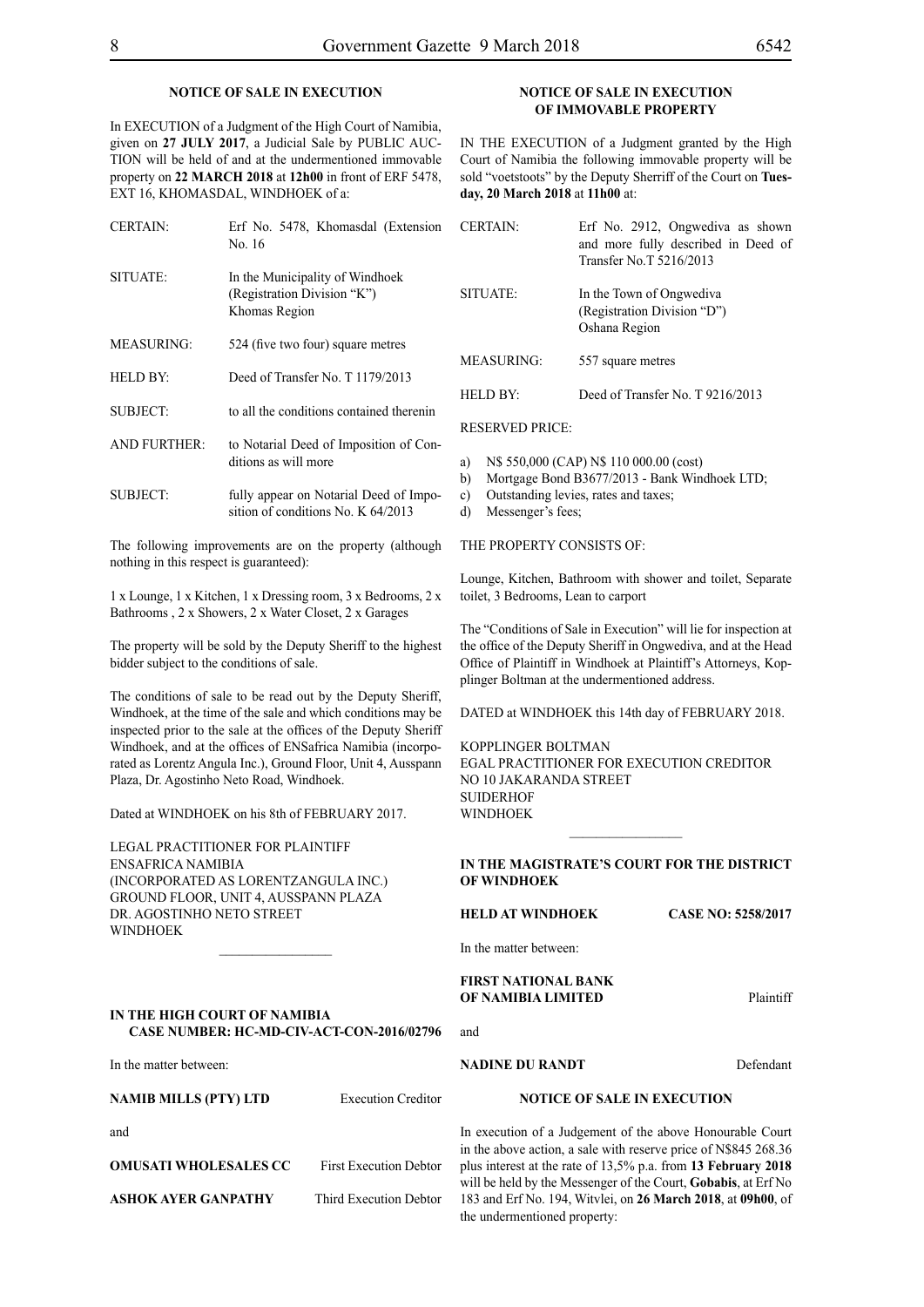| <b>CERTAIN:</b>     | Erf No. 183, Witvlei                                                       |        |
|---------------------|----------------------------------------------------------------------------|--------|
| SITUATE:            | In the Village of Witvlei<br>(Registration Division "L")<br>Omaheke Region |        |
| <b>MEASURING:</b>   | 2000 (two nil nil nil) square metres                                       |        |
| <b>AND</b>          |                                                                            |        |
| <b>CERTAIN:</b>     | Erf No. 194, Witvlei                                                       |        |
| SITUATE:            | In the Village of Witvlei<br>(Registration Division "L")<br>Omaheke Region | ľ<br>1 |
| <b>MEASURING:</b>   | 2000 (two nil nil nil) square metres                                       | 2      |
| <b>IMPROVEMENTS</b> | Commercial property with shop, bakery,<br>workshop, 5 storerooms and WC    |        |
|                     |                                                                            |        |

TERMS 10% of the purchase price and the auctioneers' commission must be paid on the date of the sale. The further terms and conditions of the sale will be read prior to the auction and lie for inspection at the office of the Messenger of the Court, Gobabis and at the offices of the execution creditor's attorneys.

DATED at WINDHOEK this 23rd day of FEBRUARY 2018.

DR WEDER KAUTA & HOVEEKA INC Legal Practitioner for Plaintiff WHK HOUSE Jan Jonker Road **WINDHOEK** 

# **IN THE MAGISTRATE'S COURT FOR THE DISTRICT OF WINDHOEK**

# **HELD AT WINDHOEK CASE NO: 6449 OF 2016**

In the matter between:

# **BODY CORPORATE OF HYPER MOTOR CITY** Execution Creditor

and

#### **HYPERCITY PROPERTY FORTY EIGHT CC** Execution Debtor

# **NOTICE OF SALE IN EXECUTION**

IN EXECUTION of a Judgment granted by the above Honourable Court against the Execution Debtor on **5 December 2016**, the following property will be sold by public auction on **15 May 2018**, at **10H00** by the Messenger of the Court for the district of Windhoek in front of the Magistrate's Court, Mungunda Street, Katutura, Windhoek:

(a) Section No. 48 as shown and more fully described on Section Plan No. 45/2008 in the development scheme known as Hyper Motor City, in respect of the land and building or buildings, situate at Windhoek, in the Municipality of Windhoek, Registration Division "K", Khomas Region, of which the floor area, according to the said Sectional Plan, is 318 (Three hundred and Eighteen) square metres in extent; and

(b) An undivided share in the common property in the development scheme, apportioned to that Section in accordance with the participation quota as endorsed on that Sectional Plan. HELD under Certificate of Registered Sectional Title No. 45/2008(48)(UNIT), dated 23 September 2008,

Alleged improvements: 1 x Showroom, 1 x Office / Storeroom, x Toilet

#### **MAIN CONDITIONS OF SALE:**

with all fixed improvements thereon.

- The Sale is subject to the provisions of the Magistrate's Court Act 32 of 1944, as amended.
- 2. The property will be sold "voetstoots" according to the existing title deed.
- One tenth of the purchase price will be payable immediately after the Sale in cash, the balance against transfer to be secured by a bank or building society guarantee.
- The complete conditions of Sale may be inspected at the office of the Messenger of the Court, Windhoek (Tel no: 248568) and at the Plaintiffs Attorneys' offices at the undermentioned address.
- 5. The sale will be in Namibian Dollars and no bid less than N\$1, 00 (ONE NAMIBIAN DOLLAR) will be accepted.

DATED AT WINDHOEK on 27 FEBRUARY 2018.

VAN DER MERWE-GREEFF ANDIMA INC. ATTORNEYS FOR Plaintiff / Execution Creditor 28 CHURCH STREET WINDHOEK

 $\frac{1}{2}$ 

# **case no: HC-MD-CIV-MOT-GEN-2017/00385 IN THE HIGH COURT OF NAMIBIA, MAIN DIVISION, HELD AT WINDHOEK ON FRIDAY, THE 26th DAY OF JANUARY 2018 BEFORE THE HONOURABLE JUSTICE MASUKU**

In the matter between:

# **WAGO INVESTMENTS CC** Applicant

# **COURT ORDER**

Having heard **MS. NGHISHILWA**, on behalf of the applicant and having read the Application for HC-MD-CIV-MOT-GEN-2017/00385 and other documents filed of record:

# **IT IS HEREBY ORDERED THAT:**

- 1 The *rule nisi* granted on the 10th November 2017 is hereby discharged.
- 2 A final order for the liquidation of the Applicant is hereby granted.
- 3 The matter is removed from the roll and is regarded as finalised. BY ORDER OF THE COURT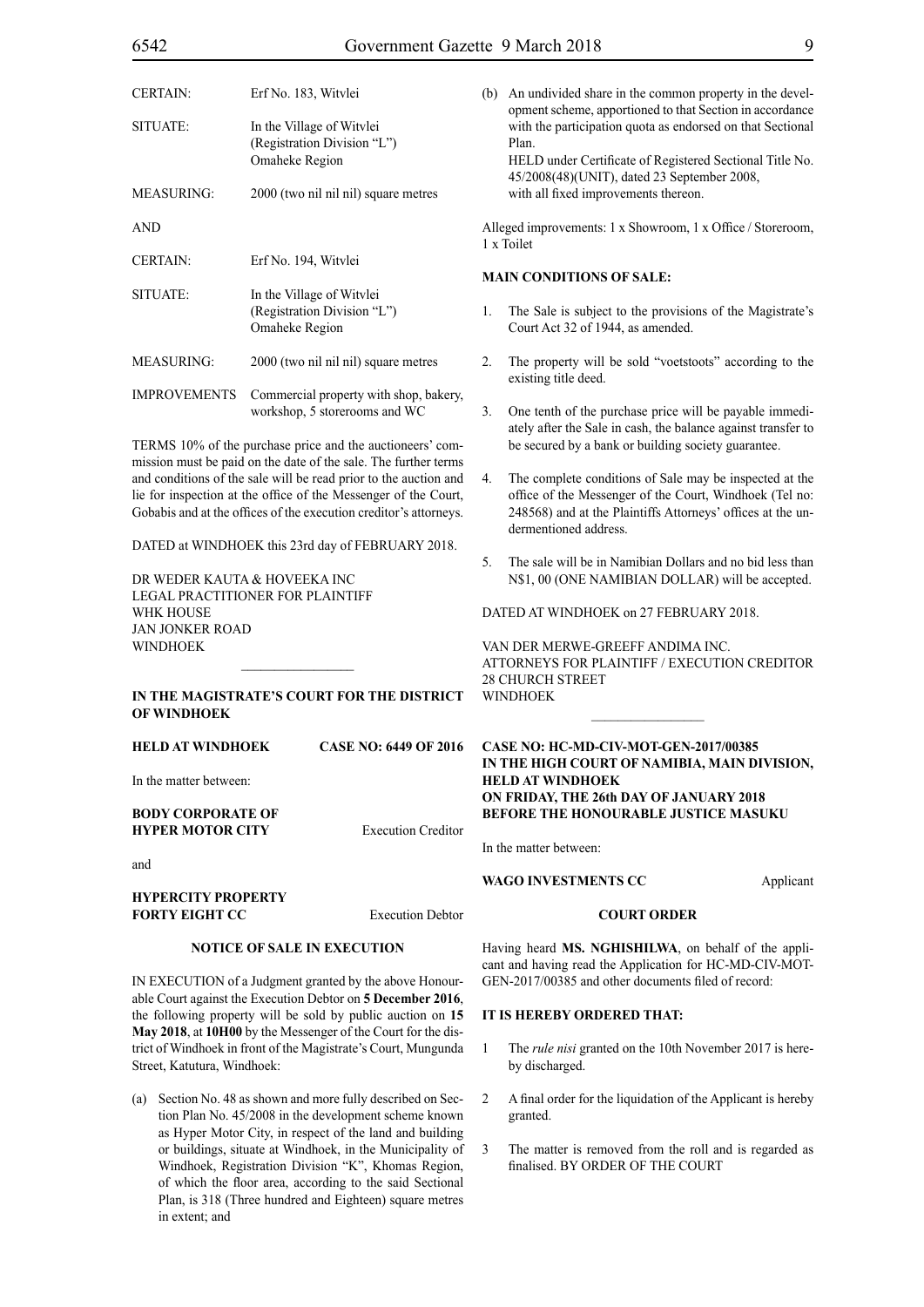# REGISTRAR

TO: SILAS-KISHI SHAKUMU On behalf of Applicant Kishi Shakumu & Co. Inc. 2nd Floor Maerua Mall Office Tower Jan Jonker Road Windhoek Namibia

# **JADA (PTY) LTD**

 $\frac{1}{2}$ 

Pursuant to Section 361(2) (b) of the Companies Act, 2004, notice is hereby given that the above Company has been wound up by Creditors in terms of a Resolution of Creditors taken on 16 January 2018 and registered on 30th January 2018.

BRUNI & McLAREN P.O. Box 11267 KLEIN WINDHOEK

# **NOTICE OF ALIENATION OF BUSINESS IN TERMS OF SECTION 34(1) OF THE INSOLVENCY ACT NO. 24 OF 1936 AS AMENDED**

 $\frac{1}{2}$ 

KINDLY TAKE NOTICE that **PIETER EDUARD LABRECHTS** sold the property as business and going concern situated at **REMAINDER OF THE FARM EENDRAG NO. 374** to **CATHRAL INVESTMENTS EIGHTEEN (PTY) LTD** with effective date the date of registration of transfer at the Deeds Office of Windhoek of the immovable property situated at **REMAINDER OF THE FARM EENDRAG NO. 374**, together with cancellation of all existing bonds of the Seller over the immovable property, if any, together with registration of a new bond by the Purchaser over the immovable property, who will then continue to trade under the name **CATHRAL INVESTMENTS EIGHTEEN (PTY) LTD** at the same address for his own account.

FRANCOIS ERASMUS AND PARTNERS LEGAL PRACTITIONERS FOR SELLER NO. 5 CONRADIE STREET, P O BOX 6202 **WINDHOFK** 

#### **NOTICE OF LOST LAND TITLE DATED 10 MARCH 2004**

 $\frac{1}{2}$ 

Notice is hereby given that I, **NDAHAMBELELA ELLAH HILOKWAH** in my capacity as **DEPUTY DIRECTOR: FIXED ASSET MANAGEMENT** of the **MINISTRY OF WORKS AND TRANSPORT** duly authorised to act as and on behalf of the **MINISTRY OF WORKS AND TRANS-PORT**, intend to apply for a certified copy of:

- SITUATE: In the Town of Rehoboth (Registration Division "M") Hardap Region
- MEASURING: 1045 (one nil four five) square metres

DATED: 10 March 2004

The property of: Ministry of Woks and Transport

All person who object to the issue of such copy are hereby required to lodge their objections in writing with the Registrar within three weeks from the last publication of this notice.

DATED at Windhoek this 18th day of January 2018.

N.E. HILOKWAH PO BOX 23974 WINDHOEK

# **THE ALIENS ACT, 1937 NOTICE OF INTENTION OF CHANGE OF SURNAME**

 $\frac{1}{2}$ 

I, **nabis van der merwe**, residing at Karibib and employed as a domestic worker intend applying to the Minister of Home Affairs for authority under section 9 of the Aliens Act, 1937, to assume the surname **araes** for the reasons that **ARAES** is the family name.

I previously bore the name **nabis van der merwe.**

Any person who objects to my assumption of the said surname of **ARAES** should as soon as may be lodge his or her objection, in writing, with a statement of his or her reasons therefor, with the Magistrate of Windhoek.

# **N. van der merwe karibib NAMIBIA**

#### **THE ALIENS ACT, 1937 NOTICE OF INTENTION OF CHANGE OF SURNAME**

 $\frac{1}{2}$ 

I, **toivo hamukanda jOËL**, residing at Erf 395, Hidipo Hamutenya Street, Karibib and employed as a assistant manager at Karibib Engen Service Station intend applying to the Minister of Home Affairs for authority under section 9 of the Aliens Act, 1937, to assume the surname **HAMUKANDA** for the reasons that my current surname **JOËL** is my second name and name of my deceased father and my education career my name were **TOIVO JOËL HAMAKANDA** which is also the surname on my baptism certificate, **TOIVO JOËL HAMUKANDA** until 10 January 2006 when our house burned down and the duplicate I got was not the same again as previous original one **toivo hamukanda jOËL.**

I previously bore the name **toivo hamukanda jOËL.**

Any person who objects to my assumption of the said surname of **hamukanda** should as soon as may be lodge his or her objection, in writing, with a statement of his or her reasons therefor, with the Magistrate of Windhoek.

**t. h. jOËL Windhoek NAMIBIA**

# **THE ALIENS ACT, 1937 NOTICE OF INTENTION OF CHANGE OF SURNAME**

 $\frac{1}{2}$ 

I, **eveline t. nuundjOmba**, residing at Unit 89, Westlane Flats, Pioneerspark, Windhoek and a student intend applying to the Minister of Home Affairs for authority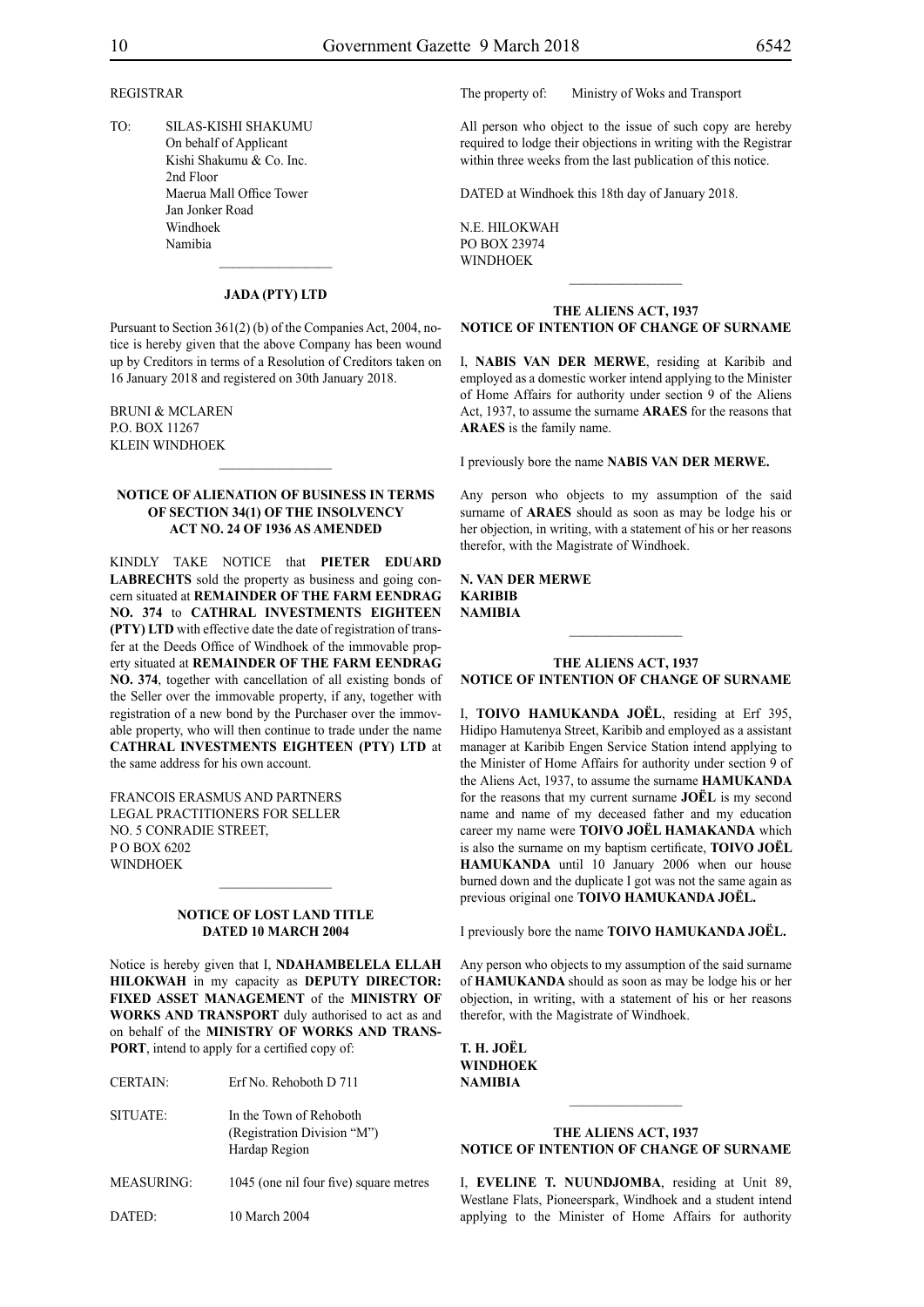under section 9 of the Aliens Act, 1937, to assume the surname **NAKALE** for the reasons that NAKALE is my late mother's surname who dedicated her entire life to my decent upbringing. it is in her honour and memory that I wish to assume her surname.

I previously bore the name **eveline t. nuundjOmba.**

Any person who objects to my assumption of the said surname of **nakale** should as soon as may be lodge his or her objection, in writing, with a statement of his or her reasons therefor, with the Magistrate of Windhoek.

**e. t. nuundjOmba Windhoek NAMIBIA**

# **THE ALIENS ACT, 1937 NOTICE OF INTENTION OF CHANGE OF SURNAME**

 $\frac{1}{2}$ 

I, **felismina silva**, residing at Erf 4611, Florence Street, Khomasdal and a house wife intend applying to the Minister of Home Affairs for authority under section 9 of the Aliens Act, 1937, to assume the surname **NDUVA-SILVA** for the reasons that **NDUVA** is my birth surname and **SILVA** is my marriage surname, therefore I would like to assume both surnames since my marriage certificate and PRP has **NDUVA** as a surname and ID got **silva**.

I previously bore the name **felismina silvA.**

Any person who objects to my assumption of the said surname of **nduva-silva** should as soon as may be lodge his or her objection, in writing, with a statement of his or her reasons therefor, with the Magistrate of Windhoek.

**f. silvA Windhoek NAMIBIA**

# **THE ALIENS ACT, 1937 NOTICE OF INTENTION OF CHANGE OF SURNAME**

 $\frac{1}{2}$ 

I, **elina moweni andreas**, residing at Grootfontein and employed as a soldier intend applying to the Minister of Home Affairs for authority under section 9 of the Aliens Act, 1937, to assume the surname **NDJAMBA** for the reasons that **NDJAMBA** is the surname on my birth certificate.

I previously bore the name **elina moweni andreas.**

Any person who objects to my assumption of the said surname of **NDJAMBA** should as soon as may be lodge his or her objection, in writing, with a statement of his or her reasons therefor, with the Magistrate of Windhoek.

**e. m. andreas grootfontein NAMIBIA**

# **THE ALIENS ACT, 1937 NOTICE OF INTENTION OF CHANGE OF SURNAME**

I, **stefanus penDapalA shoombe**, residing at Oneputa, Oniipa and unemployed intend applying to the Minister of Home Affairs for authority under section 9 of the Aliens Act, 1937, to assume the surname **AMADHILA** for the reasons that I reunited with my father, whom I met in 2015 since I was born. I was using my mother's surname **SHOOMBE**. So I want to assume my father's surname being **AMADHILA**.

I previously bore the name **stefanus penDapalA shoombe.**

Any person who objects to my assumption of the said surname of **AMADHILA** should as soon as may be lodge his or her objection, in writing, with a statement of his or her reasons therefor, with the Magistrate of Windhoek.

**s. p. shoombe oniipa NAMIBIA**

# **THE ALIENS ACT, 1937 NOTICE OF INTENTION OF CHANGE OF SURNAME**

 $\frac{1}{2}$ 

I, **elizabeth aikukutu**, residing at Otapayela Village, Outapi, Ombalantu and employed as a nurse intend applying to the Minister of Home Affairs for authority under section 9 of the Aliens Act, 1937, to assume the surname **ALWEENDOaikukutu** for the reasons that **ALWEENDO** is my birth surname appearing on all my documents and school certificates while **AIKUKUTU** is my marital surname. Therefore I want to assume both of them.

I previously bore the name **elizabeth aikukutu.**

Any person who objects to my assumption of the said surname of **ALWEENDO-AIKUKUTU** should as soon as may be lodge his or her objection, in writing, with a statement of his or her reasons therefor, with the Magistrate of Windhoek.

**e. aikukutu OMBALANTU NAMIBIA**

#### **THE ALIENS ACT, 1937 NOTICE OF INTENTION OF CHANGE OF SURNAME**

 $\frac{1}{2}$ 

I, **andreas abraham**, residing at Egongo, Epembe and self employed intend applying to the Minister of Home Affairs for authority under section 9 of the Aliens Act, 1937, to assume the surname **shikongo** for the reasons that **SHIKONGO** is the family name.

I previously bore the name **ANDREAS ABRAHAM.** 

Any person who objects to my assumption of the said surname of **SHIKONGO** should as soon as may be lodge his or her objection, in writing, with a statement of his or her reasons therefor, with the Magistrate of Windhoek.

**a. abraham epembe NAMIBIA**